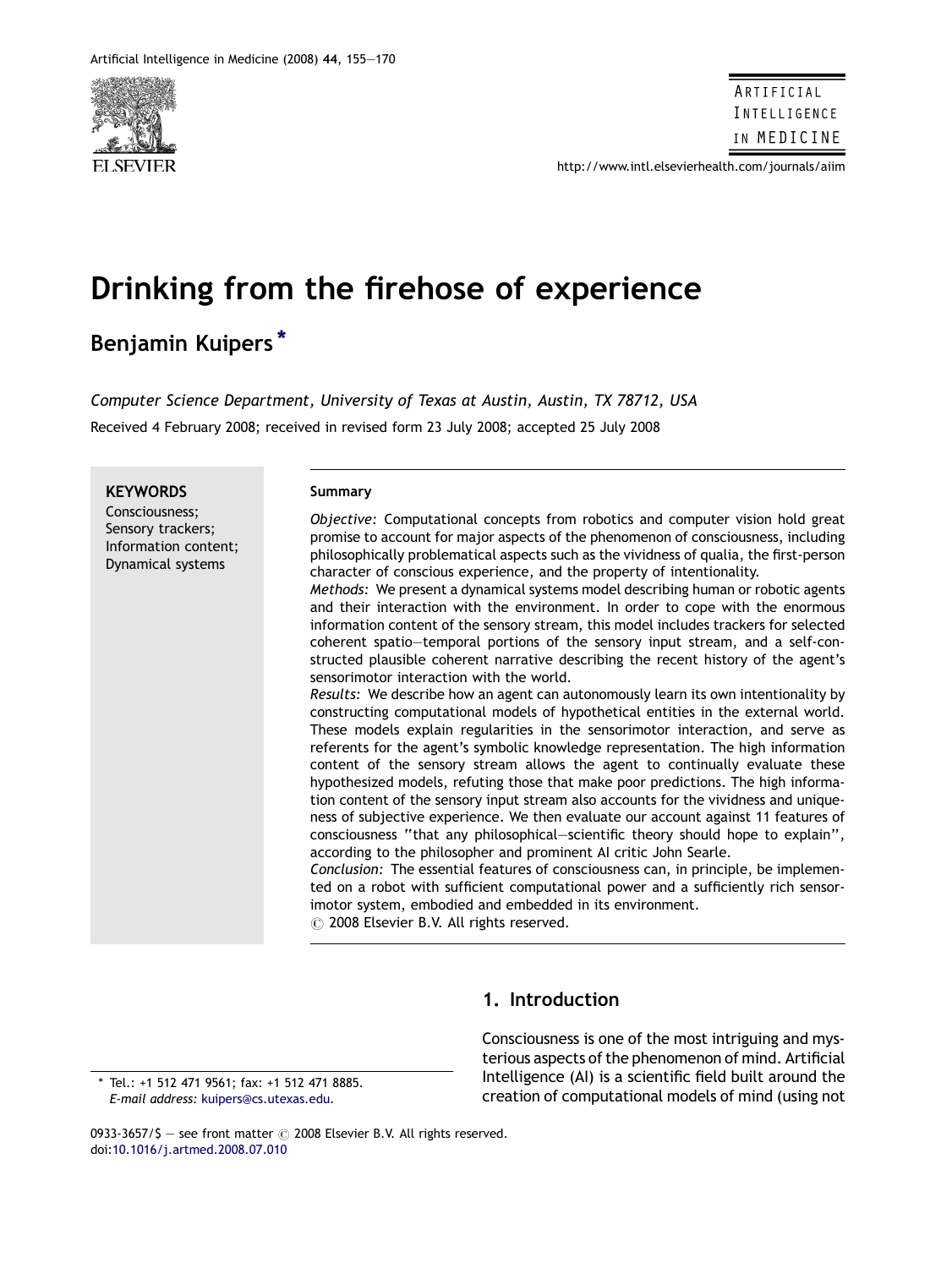only logic-based methods for knowledge representation and inference, but also such methods as probabilistic inference, dynamical systems, neural networks, and genetic algorithms). Computational approaches to understanding the phenomena of mind have been controversial, to say the least, but nowhere more than when applied to the problem of consciousness.

This paper discusses the problem of consciousness from the pragmatic perspective of a researcher in AI and robotics, where the focus is on how an intelligent agent can cope effectively with the overwhelming information content of the ''pixel level'' sensory input stream. Since humans are agents who cope successfully with overwhelming sensory information, we look to evidence from humans for clues about the more general problem and its possible solutions. Inspired by properties of human cognition, the paper proposes a computational model of consciousness and discusses its implications.

#### 1.1. Recent approaches to consciousness

There have been a number of recent books on the problem of consciousness, many of them from a neurobiological perspective. Themore clinically oriented books [\[3—5\]](#page-14-0) often appeal to pathological cases, where consciousness is incomplete or distorted in various ways, to illuminate the structure of the phenomenon of human consciousness through its natural breaking points. Another approach, taken by Crick and Koch [\[6,7\]](#page-14-0), examines in detail the brain pathways that contribute to visual attention and visual consciousness in humans and in macaque monkeys. Minsky [\[8\],](#page-14-0) Baars [\[9\]](#page-14-0), and Dennett [\[10\]](#page-14-0) propose architectures whereby consciousness emerges from the interactions among large numbers of simple modules.

Philosophical writings on consciousness are useful where they help define and clarify the different questions to be answered. A particularly important distinction is between the ''Easy'' and ''Hard'' problems of consciousness [\[11\]](#page-14-0). The ''Easy Problem'' is relatively congenial to AI/robotics researchers and sympathizers [8-10], since it asks, What does consciousness do for the agent, and how does it work? Neuroscientists[\[6,7,12\]](#page-14-0) ask a more restricted version of this question, What are the neural correlates of consciousness? The ''Hard Problem'' is far less tractable than either of these, since it asks, Why does subjective experience feel like it does? In fact, how can it feel like anything at all? This is closely tied to the question of the nature of ''qualia'' or ''raw feels'' [\[10,13\].](#page-14-0) The core issue behind the famous ''Chinese Room'' story [\[14\]](#page-14-0) is the problem of Intentionality, which is, How can knowledge in the mind of an agent refer to objects in the external world?

In John Searle's recent book on the philosophy of mind [\[15\],](#page-14-0) he articulates a position he calls biological naturalism that describes the mind, and consciousness in particular, as ''entirely caused by lower level neurobiological processes in the brain.'' Although Searle rejects the idea that the mind's relation to the brain is similar to a program's relation to a computer, he explicitly endorses the notion that the body is a biological machine, and therefore that machines (at least biological ones) can have minds, and can even be conscious. In spite of being nothing beyond physical processes, Searle holds that consciousness is not reducible to those physical processes because consciousness ''has a first-person ontology'' while the description of physical processes occurring in the brain ''has a third-person ontology.'' He lays out 11 central features of consciousness ''that any philosophical—scientific theory should hope to explain.''

In the following sections, I discuss the Easy Problem, the Intentionality Problem, and the Hard Problem of consciousness from perspective of the information-processing problems the robot must solve. I conclude after discussing how this approach responds to Searle's 11 features of consciousness.

#### 1.2. Overview

The key ideas here are the following:

- 1. The sensory data stream presents information to the agent at an extremely high rate (gigabits/s).
- 2. This information is managed and compressed by selecting, tracking, and describing spatio—temporal portions of the sensory input stream.
- 3. A plausible coherent narrative is constructed to describe the recent history (500 ms or so) of the agent's sensorimotor interaction with the world.
- 4. An agent can autonomously learn its own intentionality by constructing computational models of hypothetical entities in the external world. These models explain regularities in the sensorimotor interaction, and serve as referents for the agent's symbolic knowledge representation.
- 5. The high information content of the sensory stream allows the agent to continually evaluate these hypothesized models, refuting those that make poor predictions.
- 6. The high information content of the sensory input stream accounts for the vividness and uniqueness of subjective experience.

## 2. The Easy Problem

The ''Easy Problem'' is: What does consciousness do for us, and how does it work? Only a philosopher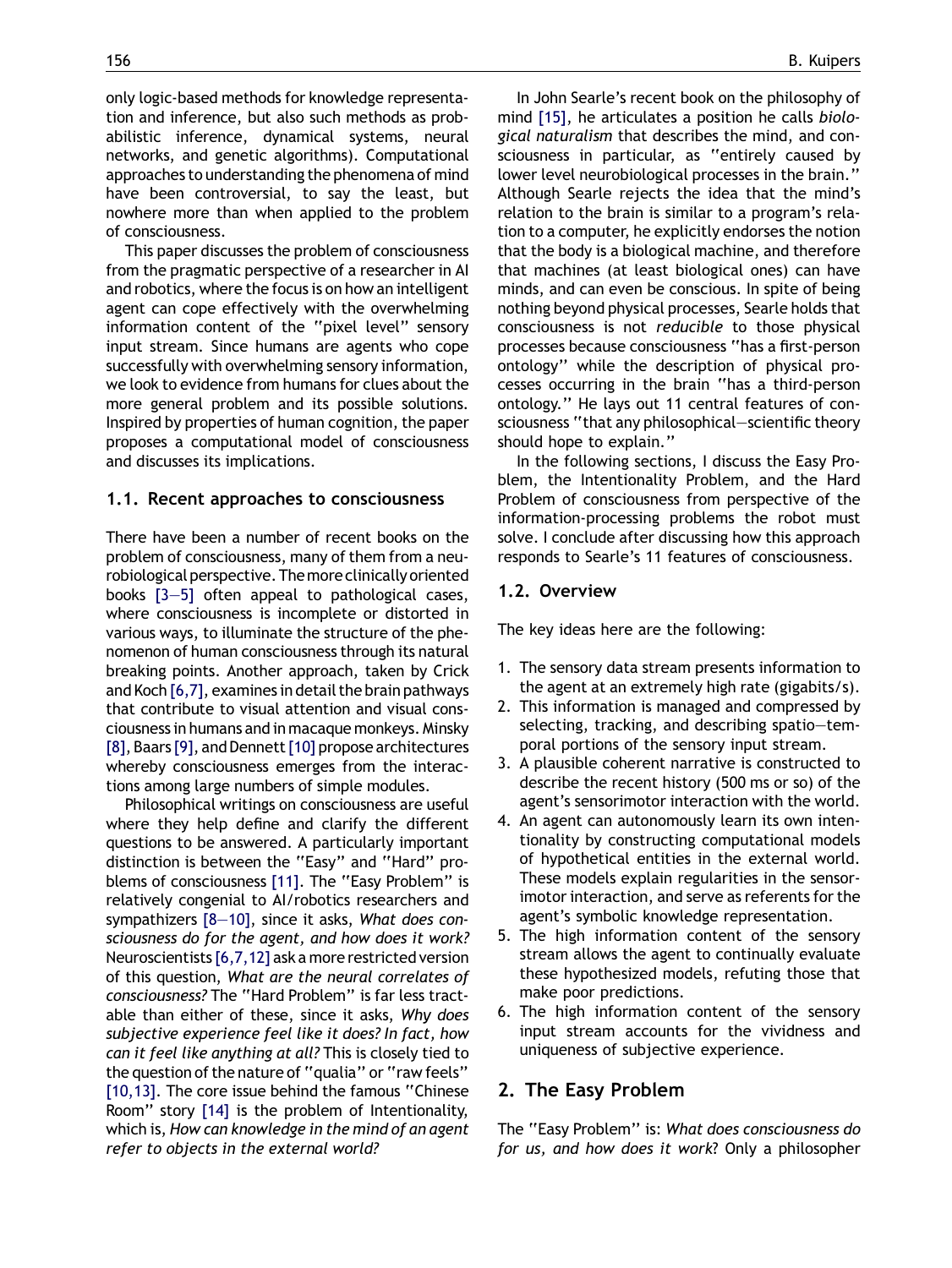<span id="page-2-0"></span>could call this problem ''Easy'', since solving it will likely require decades at least, and dozens or hundreds of doctoral dissertations. What the name means is that scientists applying the methods of various disciplines have been able to formulate useful technical statements of the problem, and they have tools that apply to those problem statements. Progress may be difficult, but we know what it means. (The ''Hard Problem'' does not enjoy these benefits.)

#### 2.1. Drinking from the firehose of experience

To a researcher in AI and robotics, one of the driving forces behind cognitive architecture is the need to cope with the enormous volume of sensory data, arriving on many asynchronous channels. The sensor stream  $z(t)$  in Fig. 1 is what I call "the firehose of experience"--the extremely high bandwidth stream of sensor data that the agent must cope with, continually. (A stereo pair of color cameras alone generates data at over 440 megabits per s. $^{\rm 1)}$ For a biological agent such as a human, the sense vector z contains millions of components representing the individual receptors in the two retinas, the cochleal cells in the two ears, and the many touch and pain receptors over the entire skin, not to mention taste, smell, balance, proprioception, and other senses.<sup>2</sup> With such a high data rate, any processing applied to the entire sensor stream must be simple, local, and parallel. In the human brain, arriving sensory information is stored in multiple short-term memory buffers, remains available for a short time, and then is replaced by newly arriving information [\[7\]](#page-14-0).

In a biological agent, the motor vector u includes control signals for hundreds or thousands of individual muscles. An artificial robot could have dozens to hundreds of motors (though a simple mobile robot will have just two).

Following Harnad's extension [\[17\]](#page-14-0) to Searle's Chinese Room metaphor [\[14\],](#page-14-0) in addition to comparatively infrequent slips of paper providing symbolic input and output, we can visualize the room as receiving a huge torrent of sensory information that rushes in through one wall, flows rapidly through the room, and out the other wall, never to be recovered. Inside the room, John can examine the stream as it flows past, and can perhaps record fragments of

| World:                |                                   |     |
|-----------------------|-----------------------------------|-----|
|                       | $[\dot{x}, \dot{w}] = F(x, w, u)$ | (1) |
|                       | $z = G(x, w)$                     | (2) |
| Z                     | u                                 |     |
| <b>Agent:</b>         |                                   |     |
|                       | $m_k(t) = \tau_k(z(t))$           | (3) |
| $m := Update(m, z)$   |                                   | (4) |
| $H_i := Select(m, z)$ |                                   | (5) |
| $u = H_i(z, m)$       |                                   | 66  |

Figure 1 Dynamical model of a cognitive agent. A cognitive agent can be modeled at a high level as a dynamical system interacting with its environment. For the cognitive agent, its physical body is part of its environment. At any time t, the agent receives a sense vector  $z(t)$  and sends a motor vector  $u(t)$  to the world. The robot's body has state vector  $x(t)$  whose derivative is denoted  $\dot{x}(t)$ , and the state vector of the rest of the world is described by  $w(t)$  and  $\dot{w}(t)$ . The functions F and G represent the physics of the world and the sensor model, and neither is known to the agent. The agent acts by selecting a control law  $H_i$  based on the current sensor input z and the symbolic state m of its internal computational processes. Given this control law, Eqs. (1), (2) and (6) define a dynamical system, describing how the robot-environment system evolves until a new control law is selected. Meanwhile, trackers  $\tau_k$  (Eq. (3)) contribute dynamic descriptions to the computational state m. The robot's behavior alternates between (a) following a trajectory determined by a particular dynamical system until reaching a termination condition, and then (b) selecting a new control law  $H_i$ that transforms the coupled robot-environment system into a different dynamical system, with different trajectories to follow [\[36,1\]](#page-15-0).

the stream or make new symbolic notations based on his examination, in accordance with the rules specified in the room.

#### 2.2. Trackers bridge the gap

The ''firehose of experience'' provides information at a rate much greater than the available symbolic inference and storage mechanisms can handle. The best we can hope for is to provide pointers into the ongoing stream, so that relevant portions can be retrieved when needed.

The primitive elements in this architecture are called *trackers*. Each tracker (e.g.,  $\tau_k$  in Eq. (3) in Fig. 1) can be thought of as having two ends. One end consists of a number of pointers into the firehose of experience, designating a spatio—temporal region in the input stream  $z(t)$ , tracking that region

<sup>&</sup>lt;sup>1</sup> 2 cameras  $\times$  640  $\times$  480 pixels/frame/camera  $\times$  24 bits/pixel  $\times$ 30 frames/s = 442 megabits/s.

 $3$  Because of differences in coding and processing, the comparison between camera and retina is not straight-forward. Koch, et al [\[16\]](#page-14-0) estimate that a retina transmits approximately 10 megabits/s to the brain.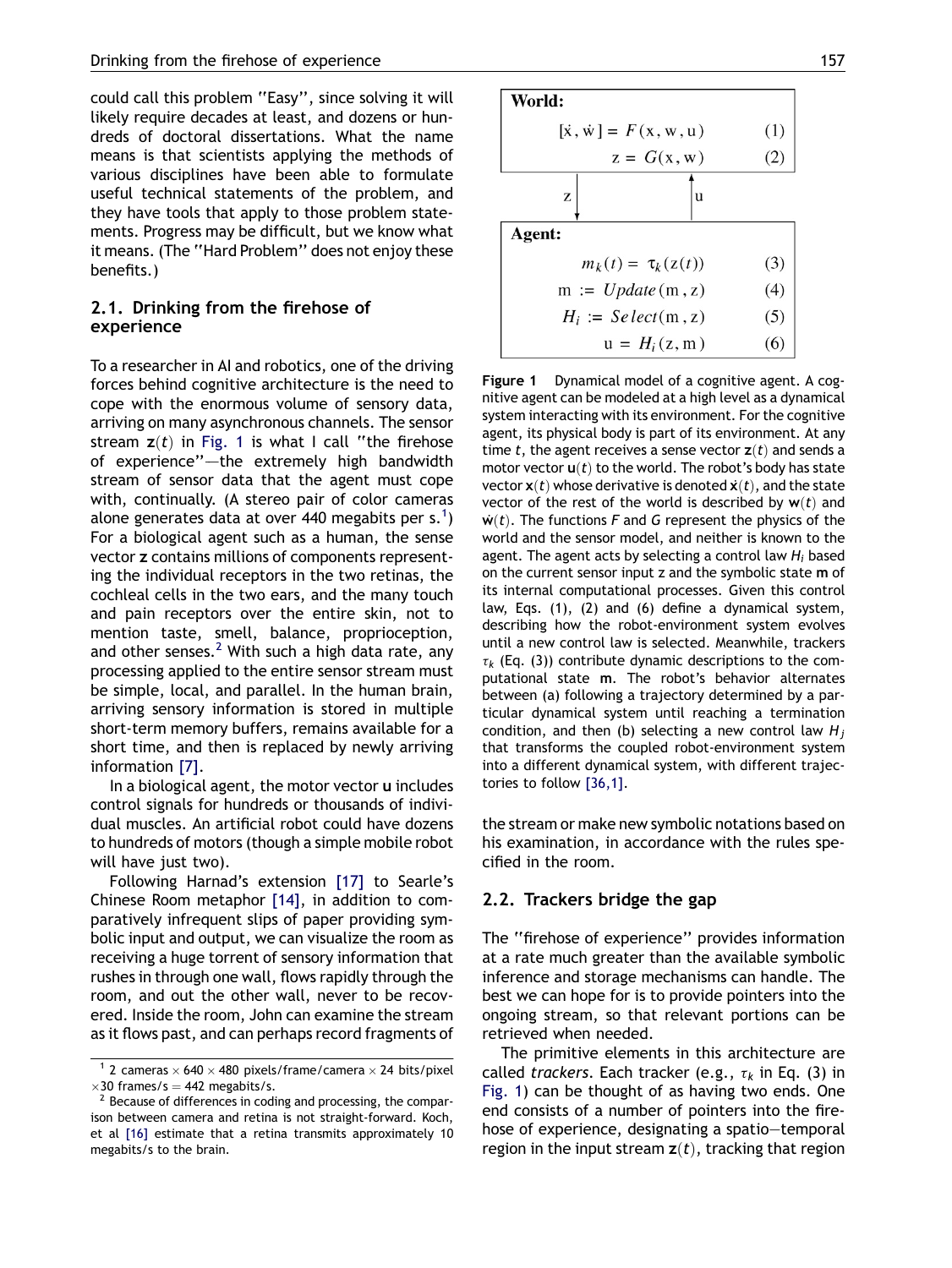as its natural boundaries evolve in real time. The other end consists of a dynamic symbolic representation  $m_k(t)$  of that particular portion of sensory experience, supporting inference about its static properties, its current state, and its history. The symbolic representation is ''dynamic'' in the sense that the values of certain attributes are automatically updated in real time by processes operating on the tracked elements of the sensory stream. For example, one tracker might describe the changing location and shape of a pedestrian walking through the agent's field of view. Another might dynamically describe the agent's pose within the frame of reference of the enclosing room as the agent moves through it.

Quine [\[18\]](#page-14-0) describes human knowledge as a symbolic ''web of belief'' anchored at the periphery in sensory experience. Trackers are the anchoring devices for symbols. We say that a tracker is bound to a spatio—temporal segment of the sensor stream when that portion of ongoing experience satisfies the criteria of the tracker's defining concept, and when tracking is successful in real time. The tracker mediates between signal processing and symbol manipulation. At the signal processing end, the tracker implements a dynamical system keeping its pointers corresponding as closely as possible with the relevant portion of the sensor stream. At the symbol manipulation end, the tracker serves as a logical constant, with time-dependent predicates ( fluents [\[19\]](#page-14-0)) representing the attributes of the tracked object.

The location of the tracker within the sensor stream is regulated and updated by control laws [\[20\]](#page-14-0), including dynamic state-estimation methods such as Kalman filters [\[21\]](#page-14-0), responding to the image properties expected for the tracked concept and their contrast with the background.<sup>3</sup> Image processing strategies such as dynamical ''snakes'' [\[23\]](#page-14-0) represent changing boundaries between figure and ground. With adequate contrast, the fine temporal granularity of the sensor stream means that updating the state of the tracker is not difficult. With increasing knowledge about the dynamics of the tracked object and its sensor image, the tracker can maintain a good expectation about the relevant portion of the sensor stream even in the presence of occlusion, poor contrast, and other perceptual problems.

The idea of trackers is not new. Versions of the sensorimotor tracker concept include Minsky's ''vision frames'' [\[24\]](#page-14-0), Marr and Nishihara's ''spatial models'' [\[25\]](#page-14-0), Ullman's ''visual routines'' [\[26\]](#page-14-0), Agre and Chapman's ''indexical references'' [\[27\]](#page-15-0), Pylyshyn's ''FINSTs'' [\[28\]](#page-15-0), Kahneman and Triesman's ''object files'' [\[29\],](#page-15-0) Ballard, et al., ''deictic codes'' [\[30\]](#page-15-0), and Coradeschi and Saffiotti's "perceptual anchoring'' [\[31\].](#page-15-0)

Trackers make it possible to ''use the world as its own model'', directing attention to a particular aspect of the world to answer a query, rather than attempting to retrieve or infer an answer from stored knowledge [\[32,33\]](#page-15-0). Trackers may have a hierarchical structure, allowing the sensory image of a person, for example, to be tracked at varying levels of detail: entire body; head-torso-arms-legs; upper-arm-forearm-hand; palm-fingers; etc [\[25\]](#page-14-0).

#### 2.3. Creating a plausible coherent narrative

The cognitive architecture must be organized to make use of the information provided by the trackers. There appears to be a growing consensus that the mind includes a collection of processes that interact to create a plausible coherent narrative from its multiple parallel asynchronous sensory input streams [\[34,7\]](#page-15-0). This narrative is the agent's explanation to itself of what is going on around it. Just as an individual tracker provides an index into the sensory stream corresponding to a symbolic description, this plausible coherent narrative provides organizing structure on a temporal window into the agent's recent experience.

There is much work to be done to determine the precise structure of this architecture, but a consensus appears to be emerging on some sort of shared memory architecture such as Baars' Global Workspace Theory [\[9\],](#page-14-0) drawing on Minsky's ''Society of Mind'' [\[8\]](#page-14-0), Dennett's ''multiple drafts'' [\[10\]](#page-14-0), and others. Neuroscientists in search of the ''neural correlates of consciousness'' [\[7,35\]](#page-14-0) are identifying neural processes in the brain that appear to be participating in a similar architecture.

Natural selection ensures that, on average, these processes must do a pretty good job of describing the relevant objects and events in the external world. Some of the processes are innate to the individual, wired into the brain, but were ''learned'' by the species over evolutionary time. Other processes are learned by the individual from its own experience.

#### 2.4. Defining consciousness

Addressing the Easy Problem, we claim that [Fig. 1](#page-2-0) provides a high-level description of what consciousness does for the agent and how it works functionally. This includes:

 $3$  This technology for tracking objects in the sensor stream has its roots in radar signal interpretation from the 1940s [\[22,21\]](#page-14-0).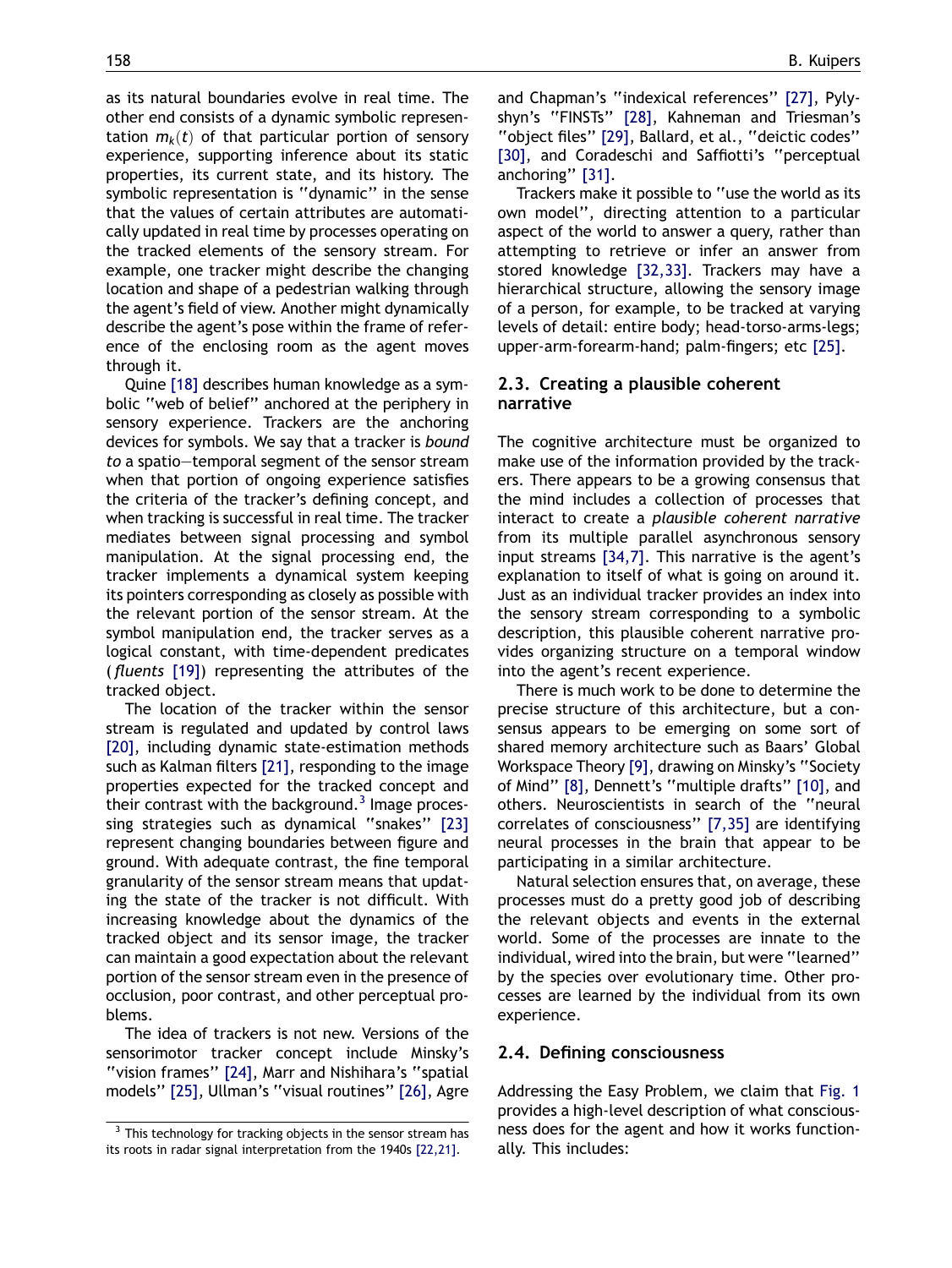- <span id="page-4-0"></span>1. A high-volume sensor stream  $z(t)$  and a motor stream  $u(t)$  that are coupled, through the world and the robot's body, as described by Eqs. (1) and (2);
- 2. A non-trivial collection of trackers  $m_k(t) =$  $\tau_k(z(t))$  grounded in the sensor stream (Eq. (3)) capable of providing dynamically updated symbolic descriptions for the agent's knowledge representation system, with top—down and bottom—up activation methods;
- 3. A non-trivial collection of control laws  $u(t) =$  $H_i(\mathbf{z}(t), \mathbf{m}(t))$  (Eqs. (5) and (6)) from which the agent can select to implement reasonably reliable actions in the world;
- 4. A process for creating a plausible coherent narrative (which is part of  $m(t)$ , the agent's internal model of itself and its environment) to explain the history of events in the agent's recent experience;
- 5. A sufficiently good correspondence between the actual properties of action and perception in the physical world (1) and (2), and the agent's symbolic theory of the world ( $m(t)$  (Eq. (4)) including symbols grounded via trackers (3) and actions implemented by control laws (5) and (6), so that the agent can interact effectively with its world. (This correspondence is the subject of the Intentionality Problem.)

The creation of the plausible coherent narrative is important. The narrative describes the events and activities that occupy the focus of consciousness. According to Global Workspace Theory [\[9\]](#page-14-0), processes operating on the plausible coherent narrative determine which trackers fall within the ''spotlight of consciousness'', making them globally visible to the "audience" of active processes, $4$  and which may simply participate in low-level control loops without conscious experience. Sometimes the shifts in the focus of consciousness from one thing to another have explanations in terms of events represented in the narrative (''Suddenly there was an explosion!'' or ''She walked into the room.''), but other times, the cause of the shift may not be a represented event, so it appears to ''just happen'', like flipping the Necker cube.

Strictly speaking, this management of attention may not require a subjective, first-person view of the world (Sections [5.1 and 5.2\)](#page-9-0). However, McDermott [\[37\]](#page-15-0) and others argue that vivid conscious experience  $-$  the experience of qualia  $-$  is a retrospective phenomenon, using the plausible coherent narrative to access portions of the sensory input stream from the recent past. ''Recent'' in this case means within the last 50—500 ms, so a great deal of sensory information remains available in short-term sensory memory.

# 3. The Intentionality Problem

The ''Intentionality Problem'' is: How can symbols in an internal cognitive knowledge representation refer to objects and events in the external world? Or equivalently, Where does meaning come from? The core of Searle's ''Chinese room'' argument [\[14\]](#page-14-0) is that the mind necessarily has intentionality (the ability to refer to objects in the world), while computation (the manipulation of formal symbols according to syntactic rules) necessarily lacks intentionality. Therefore (claims Searle), the mind must be more than a computation.

The same problem comes up in a much more pragmatic form in point 5 of the definition of consciousness presented previously, which specified that the internal knowledge representation, grounded by trackers in the sensory input stream, must correspond sufficiently well with the properties of the external world for useful predictions and actions to be possible. Since the agent has no direct access to the state of the world, and its only indirect access is through its own sensory and motor streams, the problem of establishing and maintaining such a correspondence is critical.

Note that Searle, and I, and everyone else, are born locked inside our own skulls, receiving coded information along nerve fibers, and sending coded responses along other nerve fibers. We humans face the same intentionality problem as the Chinese Room. The source of the meaning by which knowledge representations refer to the external world is as much a mystery for biological humans as it is for computational systems.

## 3.1. Learning from the pixel level

We have taken significant steps toward learning a hierarchy of models that explain ''pixel level'' input in the sensory stream in terms of hypothesized entities such as places, paths, objects, and so on. The Spatial Semantic Hierarchy [\[38,36\]](#page-15-0) maps an unknown environment by identifying locally distinctive states and linking them into a topological map. The ability of a symbol to refer to a distinctive state in the physical environment depends on the behaviors of the dynamical systems defined by the control laws, not on any pre-existing intentionality in the set of symbols. Pierce and Kuipers [\[39\]](#page-15-0) showed that these control laws could be learned from the

<sup>4</sup> This language simply describes access to a shared-memory communication channel, not a homunculus.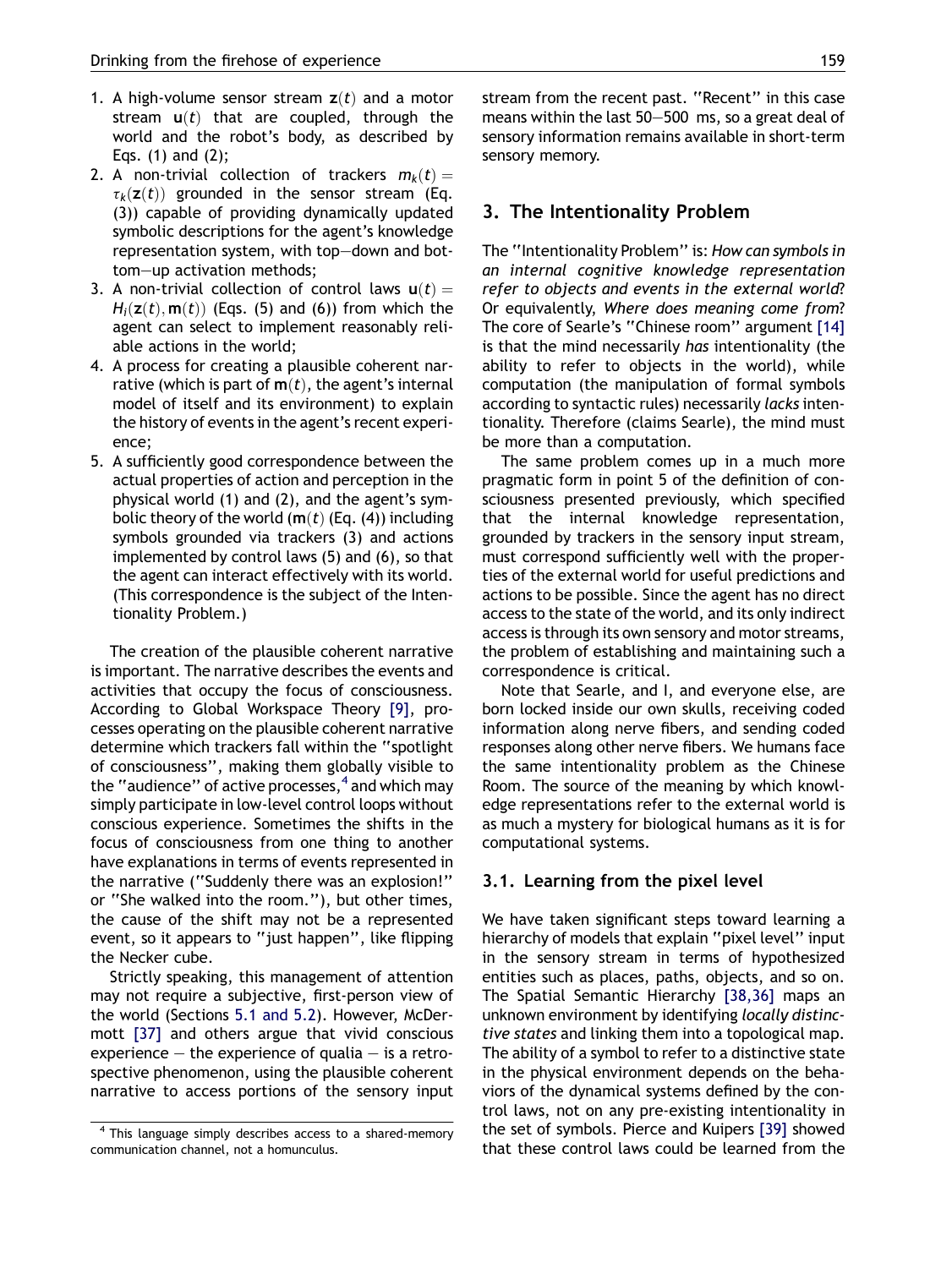

Figure 2 (a) A simulated robot applies the SSH exploration and mapping strategy. (b) A portion of the topological graph of distinctive places and connecting path segments identified from the behaviors of control laws in the environment. From Kuipers and Byun [\[38\]](#page-15-0).

dynamical regularities in the robot's own experience with its uninterpreted sensors and effectors, constrained by their causal connections with the environment.

In the Spatial Semantic Hierarchy (SSH) [\[36\],](#page-15-0) a robot explores and maps an unknown environment by identifying neighborhoods within which hillclimbing control laws can bring the robot reliably to isolated locally distinctive states. A trajectoryfollowing control law carries the robot reliably from one distinctive state to the neighborhood of another, where hill-climbing brings it to the next distinctive state and prevents the accumulation of position error. The robot can thus abstract the continuous environment to a discrete topological map, with symbols representing places and paths, as well as distinctive states and the actions linking them. Fig. 2 shows the behavior trace of a robot exploring a simulated environment, hill-climbing to distinctive states equidistant from multiple obstacles, and following trajectories defined by midline- or wall-following control laws.

For the robot to learn these symbols for itself, it must learn its own collection of hill-climbing and trajectory-following control laws, starting with an uninterpreted set of sensors and effectors. Pierce and Kuipers [\[39\]](#page-15-0) accomplished this task for a simulated robot with unknown sensors and effectors, which required learning the structure of a ring of sonar-like range sensors and learning an abstract model of turn and travel motor commands in terms of the velocities of the right and the left wheels.

[Fig. 3](#page-6-0) shows a lattice of learning methods that analyze data from several different experiments, building a progressively richer description of the sensory and motor systems, eventually supporting the creation of hill-climbing and trajectory-following control laws. [Fig. 4](#page-7-0) shows exploration traces corresponding to three different levels of competence during learning.

The steps of the learning process are [\[39,40\]:](#page-15-0)

- (1) Gather observations during random sequences of actions. First, coarsely cluster the sensors according to the qualitative properties of a histogram of values returned by each sensor. Then, within appropriate clusters, compute pairwise correlations among sensor values and interpret them as similarity measures.
- (2) Assign the sensors in a cluster to positions in a high-dimensional mathematical space reflecting their pairwise similarities. Project to a lowdimensional subspace (2D in our examples) that best accounts for most of the variance in the cluster. Once sensor values have a spatial as well as temporal dependence, we can calculate spatial as well as temporal derivatives, and thus define motion fields.
- (3) The motion fields corresponding to different motor signals are analyzed using principal component analysis to determine the most significant motion effects and the motor signals that correspond to them. These signals are used as the natural primitives for the motor space.
- (4) Higher-level sensory features are proposed, based on the spatial and temporal attributes of the field of primitive sensory values. These include features such as discontinuities, local minimum and local maximum, with magnitude, position, and scope. Proposed features are evaluated according to stability, predictive power, and extensibility.
- (5) Evidence is collected of the effects of primitive motor commands on higher-level features, searching for motor commands that change features in predictable ways. ''Local state variables'' are defined for particular neighborhoods in the environment. Trajectory-following and hill-climbing control laws are defined according to which local state variables correspond to features that are both observable and controllable.
- (6) Open-loop control laws are defined by identifying commands that reliably change one feature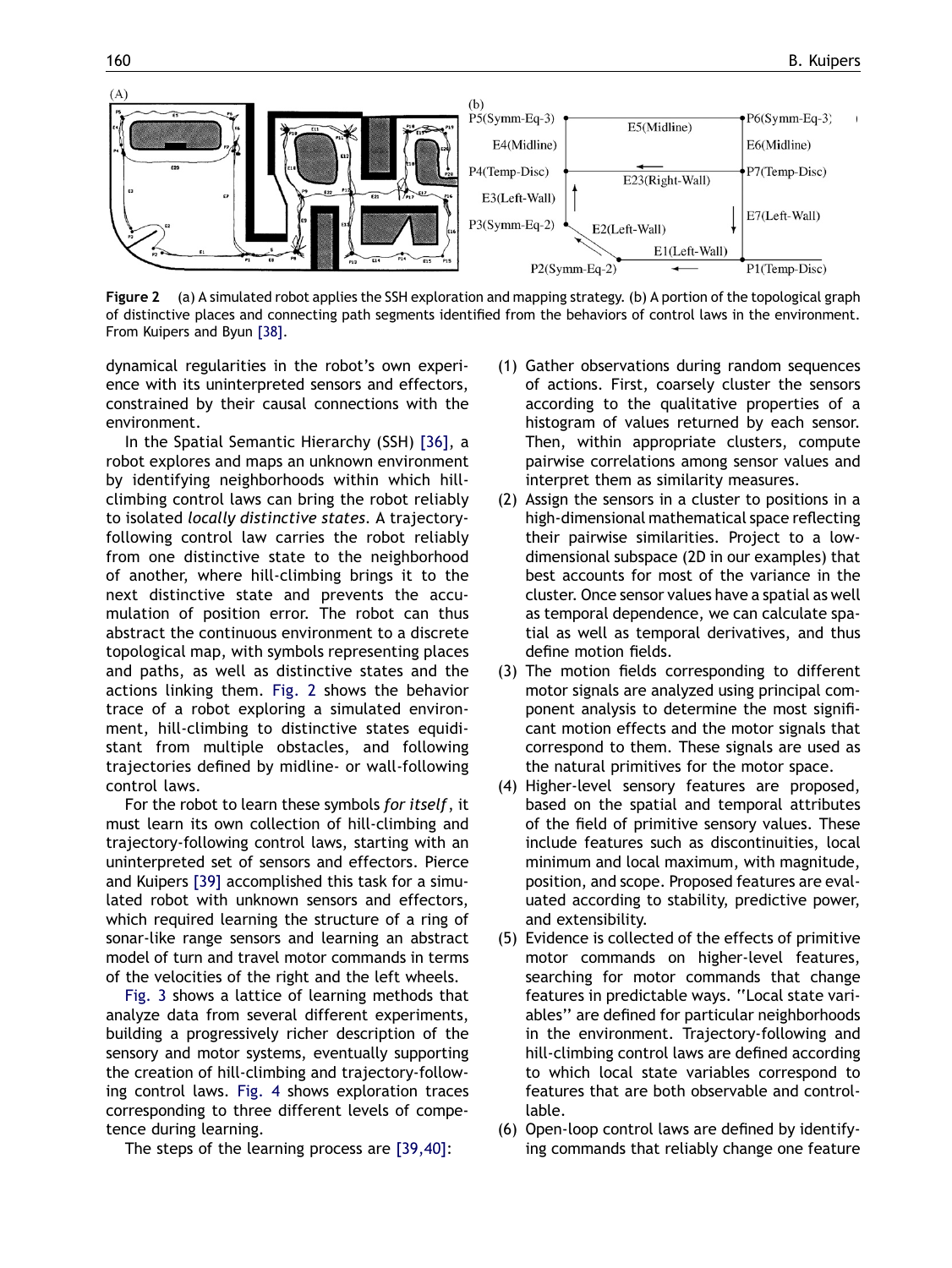<span id="page-6-0"></span>

Figure 3 The lattice of learning methods and their results, from Pierce and Kuipers [\[39\].](#page-15-0)

while keeping another one relatively constant. An open-loop control law terminates when the deviation of the ''relatively constant'' features passes a threshold. Closed-loop control laws are defined by searching for and identifying commands that can reduce deviations in the relatively constant feature, actively keeping it close to a desired setpoint. (Think of moving along a wall, turning slightly to maintain a desired distance from it. Compare [Fig. 4](#page-7-0)(b) and (c).)

Higher-level sensory and motor features are learned without drawing on prior knowledge of the robot's environment. They are learned by identifying statistical and dynamical regularities in the experiences the robot receives after sending motor commands. In these experiments, the concepts whose intentionality is learned by the robot itself are a set of specific distinctive states (position and orientation), and the places and paths that make up a topological map of the environment.

Modayil and Kuipers [\[41\]](#page-15-0) have developed these into methods for learning to individuate, track, and describe coherent objects from the ''blooming, buzzing confusion'' of sensory input, and then to learn meaningful actions to perform on them.

#### 3.2. Learned models must be reliable, or else!

The learning agent constructs a model of the world. Each tracker posits the existence of external entities whose projections onto the sensors account for its portion of the sensory stream. The properties of those entities are inferred from, and account for, the information observed in the sensory stream. This is a version of Quine's ''web of belief'' [\[18\].](#page-14-0)

The meanings to which the symbols in the agent's knowledge representation refer are the entities in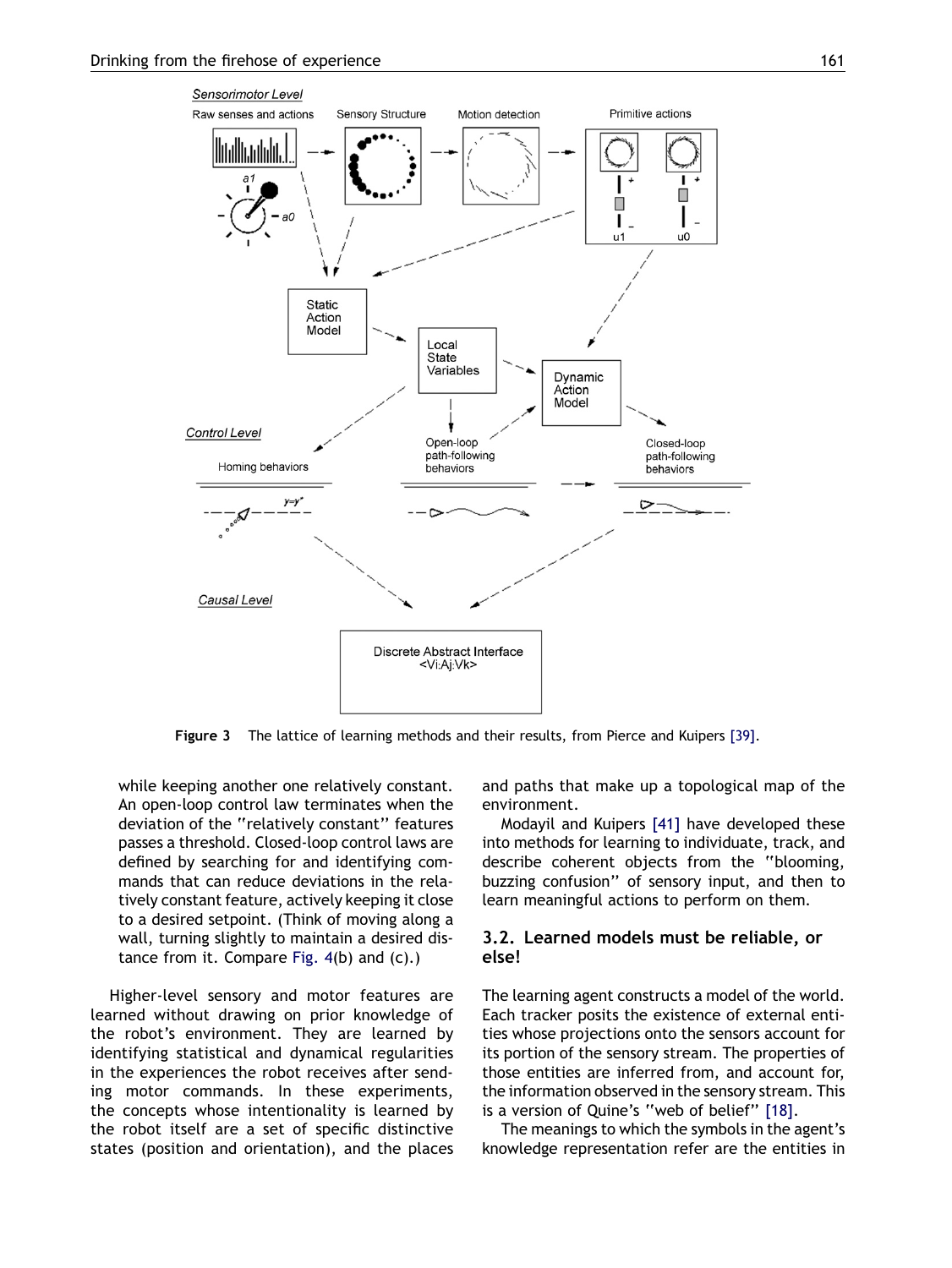<span id="page-7-0"></span>

Figure 4 Exploring a simple world at three levels of competence. (a) The robot wanders randomly while learning a model of its sensorimotor apparatus. (b) The robot explores by randomly choosing applicable homing and open-loop pathfollowing behaviors based on the static action model while learning the dynamic action model (see text). (c) The robot explores by randomly choosing applicable homing and closed-loop path-following behaviors based on the dynamic action model. From Pierce and Kuipers [\[39\]](#page-15-0).

that constructed model. Meanings therefore do not reside in the external world, but in the constructed model we build of it. If the agent's constructed model corresponds sufficiently well with the external world, then it can function effectively, and it has created its own intentionality. When the internal model and external world diverge, plans and predictions fail. The sensory system provides relevant information that may be used to correct the model. If the divergence is sufficiently serious, the agent becomes non-viable, so natural selection ensures the quality of the constructed model.

# 4. The Hard Problem

We are not zombies (or at least I am not). Why not? It is undeniable that many experiences ''feel like'' something. Pain hurts, sugar tastes sweet, the sight of a loved one raises feelings that are strong and real, even though they cannot be fully articulated. In the words of Francisco Varela, ''...consciousness feels so personal, so intimate, so central to who we are, ...'' ([\[42\]](#page-15-0), p. 226).

The ''Hard Problem'' of consciousness is: ''Why does consciousness feel like anything at all?'' Suppose we accept that the mind is a computation,

running on the physical substrate of the brain. Why should a computational process  $-$  even one that creates trackers, builds a plausible coherent narrative from its experience, and constructs its own intentionality — feel like anything at all to the owner of the brain?

This problem is Hard, even to a philosopher. So far it has resisted all attempts even to state what it would mean to provide a solution. It's not just that we cannot find a solution. We cannot even figure out what a solution would look like.

However, perhaps we can sneak up on the Hard Problem and get a closer peek at what makes it tick. Rather than directly approach the question of why anything feels like anything at all, we will ask why some experiences are more vivid than others. My claim is that the vividness of subjective experience  $-$  of qualia  $-$  is directly related to its information content.

## 4.1. Why are some experiences more vivid than others?

Looking now at the apple sitting in front of me, I experience a vivid perceptual image. This apple is very round, and a light greenish-yellow with a few brownish-red streaks. (Someone else might describe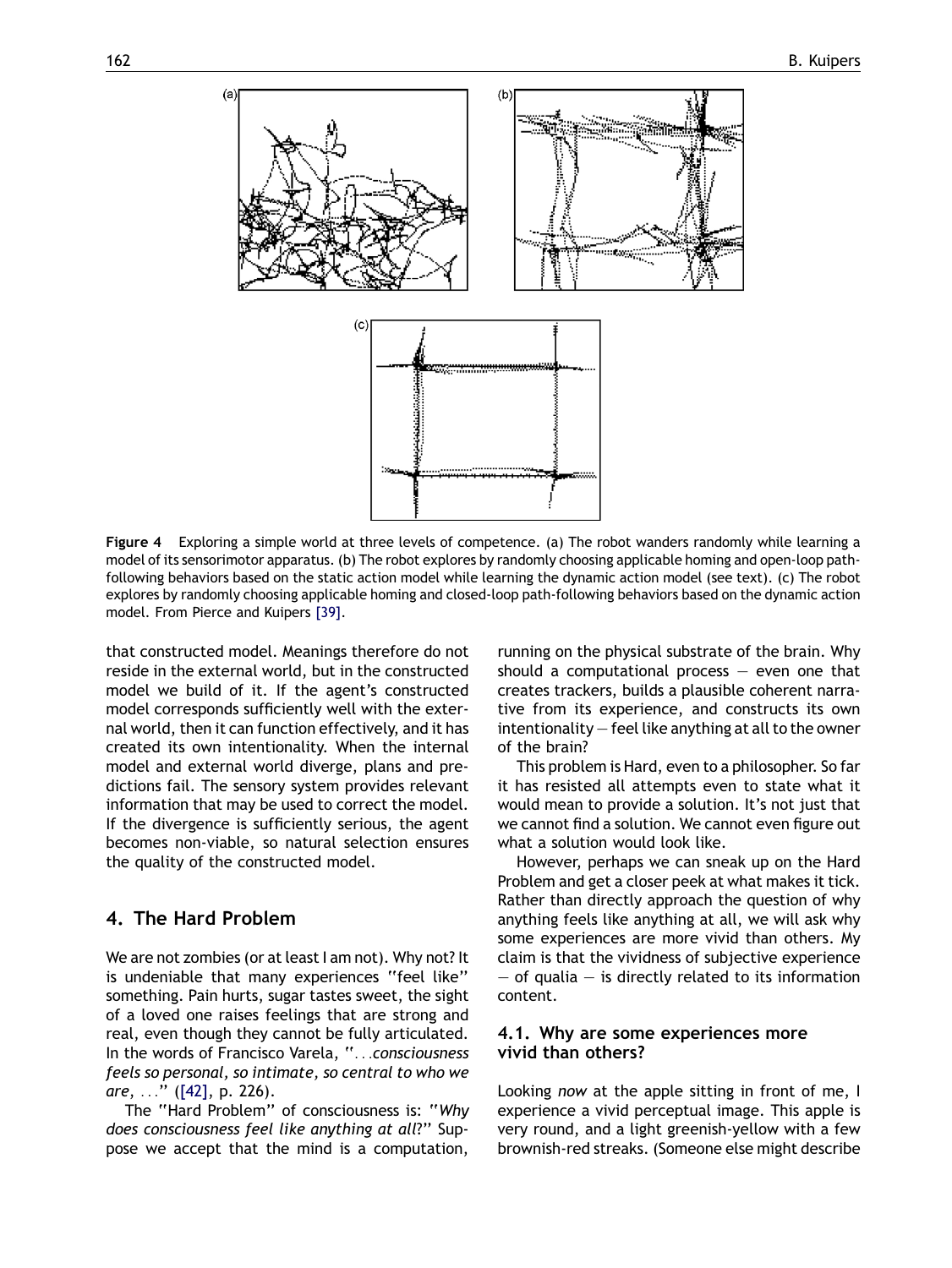it as yellowish-green or with reddish-brown streaks.) This is a classic quale, a primary sensory experience. I claim that it is vivid, in part, because my internal symbolic concept of this apple is directly bound to the corresponding region in my sensory input stream, which provides a huge flow of information in real time.

Revising these words now, some months later, my recalled image of that apple is not nearly as vivid as the experience itself. I can recall fragments of the sensory experience of perceiving the apple, but they are clearly incomplete. Even with effort, there are questions about the apple that I cannot answer now, with the amount of stored information available to me, that could have been effortlessly answered during the experience itself, simply by shifting my focus of attention within the sensor stream.

Just now, you the reader have read descriptions of my experience with a particular apple. But it is not your apple, or your experience, so your concept of this apple is much less vivid than either direct experience or personal memory.

These stories illustrate three widely separated points on a spectrum of the vividness of subjective experience. In each case, the information content of a particular experience is determined by the number of alternatives in the universe of possible experiences this one was drawn from. Ongoing visual experience of a particular object has the information content of the support for the tracker for that object in the sensory stream. The perception of an object is much more vivid when the observer fixates on it, which means that its image falls on the foveas in the two retinas, so many more receptive fields contribute information to the object's tracker.

The stored memory of a personal experience must contain far less information than the original experience, but that amount of information must still be very large, since it can apparently contain some sort of sensory snapshots as well as symbolic descriptions. A written word such as ''apple'' is encoded in a few dozen bits. Thus, differences in vividness appear to correspond well with differences in information content.

## 4.2. Why is subjective experience so personal?

Like the proverbial snowflakes, no two separatelycreated multi-mega-pixel digital camera images are ever identical, simply because of the huge number of bits they encode, and the number of unpredictable physical processes that determine those bits. Likewise with sensory experiences.

Each fragment of the sensory stream during direct experience, and even each sensory snapshot stored in long-term memory, has huge information content. The large number of bits in a particular sensory experience makes it astronomically unlikely that any other individual could have precisely the same experience.<sup>5</sup>

The long-term episodic memory of an adult contains an enormous number of representations of particular sensory experiences. If the stored representation of one experience is astronomically unlikely to be duplicated, the entire collection is far more likely to be unique and personal to the individual agent.

This combinatorial argument is strengthened further by the observation that long-term memory includes not only snapshots of experience, but also an intricate web of associative links among concepts. Many of these links correspond to familiar semantic relationships (e.g., generalization, specialization, part-of, plus concept-specific relations). These are important, but they reflect structures in the external world that might be learned in similar form by different agents. However, there are also associations from vivid sensory images (for example, a characteristic smell) to episodes buried deep within long-term memory. Not only does the configuration of such links further increase the information content of longterm memory, but the unpredictability and distinctiveness of that collection of links would be evident to the individual agent from its own experience.

Note that this argument depends on the number and unpredictability of the low-level processes that create sensory experiences (and to a lesser extent, on the richness of the environment). If the memory of an artificial agent is created purely through symbolic input, or if bulk memory can be backed up and restored as with a disk drive, then it may become possible to create complex individuals that have identical memory states, at least momentarily.

#### 4.3. Why does subjective experience feel like anything at all?

In sneaking up on the Hard Problem, we have focused on why different experiences feel different. We have not solved the Hard Problem of why subjective experience feels like anything at all.

 $5$  Furthermore, as Sloman and Chrisley observe [\[43\]](#page-15-0), even bitby-bit identity of stored representations would not imply that the experiences of two agents were the same, since the interpretation of those representations depends on the entire computational context of each agent.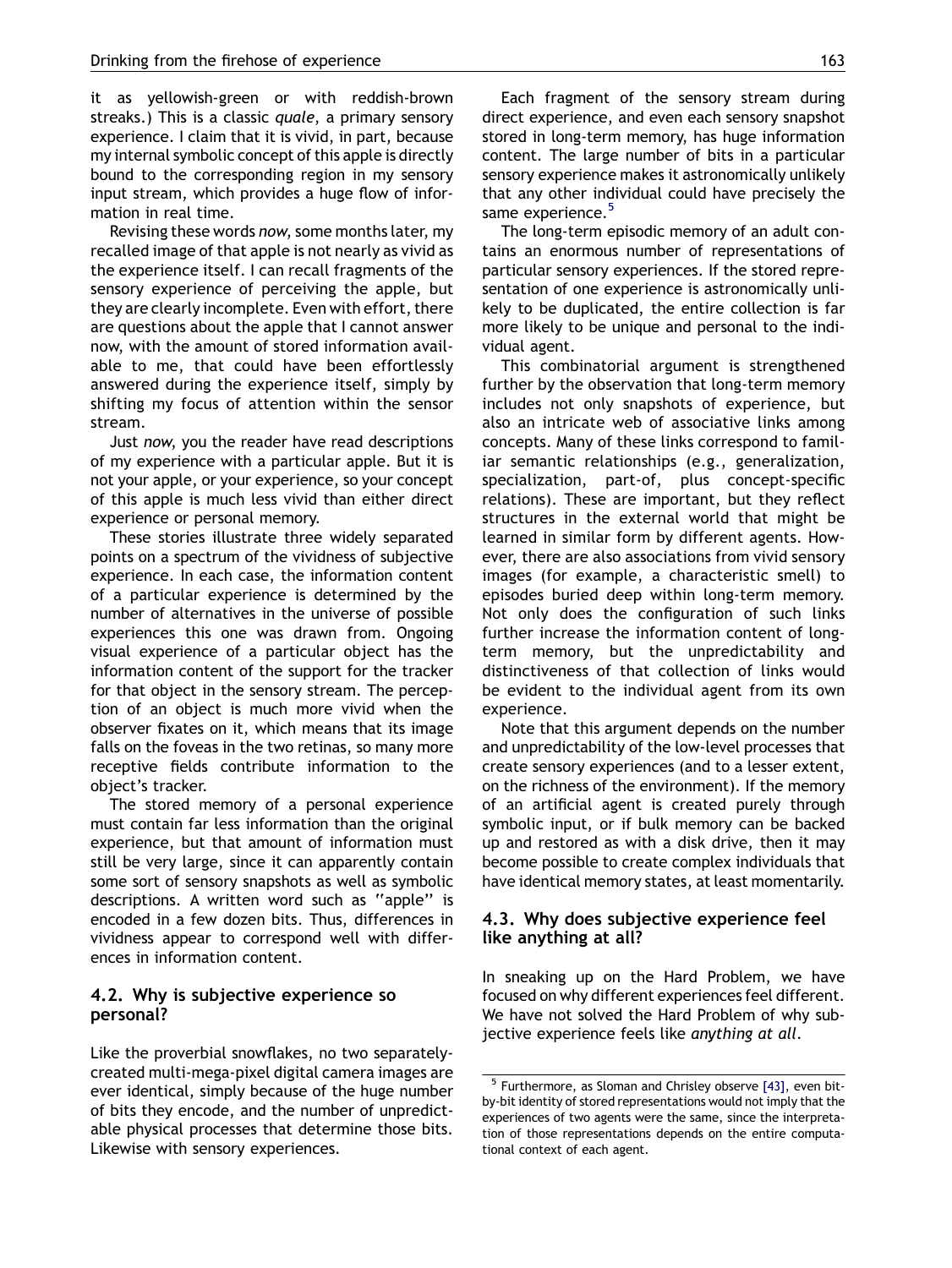<span id="page-9-0"></span>When a question is this difficult, perhaps it is a non-question. As molecular biologists continue to tease out the mysteries of the genetic code, molecular self-replication, and the functioning of the complex machinery by which the genes influence the cells, they have not identified a specific answer to the question, What is life? There is no magical elixir that distinguishes non-living from living matter. Rather, when examined closely, there is a vast spectrum of complexity of molecular behavior.

Perhaps the same is true of subjective experience. Thermostats and autofocus cameras interact with their environments in response to their perceptions, but their versions of [Fig. 1](#page-2-0) are too simple to have recognizable subjective experience. We humans are vastly more complex in terms of the numbers and variety of processes taking place. Perhaps subjective experience just is the operation of a highly complex information-processing mechanism with very high information content as well as input and output.

Subjective experience feels like it does because, in the first instance, our bodies are designed to process certain information in certain ways. Pain is insistent and intrusive because its biological purpose is to attract our attention to a threat. We learn to experience higher-level sensations through their associations with everything else in our cognitive states.

By this argument, just as biologists seldom ask themselves, ''What is life?'', cognitive scientists (including roboticists) need not dwell on the Hard Problem. The Easy Problem and the problem of Intentionality both have functional import, and are likely to provide plenty for us to do.

# 5. Evaluating a theory of consciousness

It is not yet possible to build a robot with sufficiently rich sensorimotor interaction with the physical environment, and a sufficiently rich capability for tracking and reasoning about its sensor and motor streams, to be comparable with human consciousness. The remaining barriers, however, appear to be technical rather than philosophical.

We begin evaluating this theory of consciousness by discussing how well such a computational model might account for 11 central features of consciousness ''that any philosophical—scientific theory should hope to explain'' [\(\[15\],](#page-14-0) pp. 134—145). Each of the following subsections is titled with Searle's name for a feature, followed by a quote from his description of it.

For some of these features  $-$  Qualitativeness, Subjectivity, Intentionality, Distinction between Center and Periphery, and Active and Passive the dynamical tracker model of consciousness provides a specific explanation. For other features  $-$ Sense of Self, Unity, Situatedness, Gestalt Structure, Mood, and Pleasure/Unpleasure — there may be several possible explanations, all of which are expressible within the dynamical tracker model.

#### 5.1. Qualitativeness

Every conscious state has a qualitative feel to it. ...[This includes] conscious states such as feeling a pain or tasting ice cream ...[and also] thinking two plus two equals four ([\[15\]](#page-14-0), p. 134).

The vividness, intensity, and immediacy of subjective experience are due to the enormous information content of the sensor stream  $z(t)$ . There's a difference between thinking about the color red with my eyes closed in a dark room, and the immediate experiences (qualia) of seeing a red rose or apple or sunset. The intensity of subjective experience increases with the information content of the input: from text or verbal descriptions, to viewing a color photograph, to memories or dreams of experiences, to live multisensory experience.

Trackers do not capture the experience itself, but they provide structure to William James' ''one great blooming, buzzing confusion''. By providing rapid access to specified parts of the sensory stream, trackers (in vision at least) maintain the illusion that the entire visual field is perceived with the same high fidelity as the point of foveal attention [\[30,33\]](#page-15-0).

If an attribute value such as the color red is stored as a symbol ''red'' in memory, its information content is determined by the number of other possible color symbols that could have been stored as a value of that attribute: at most a dozen bits or so. On the other hand, if a tracker is bound to a region in the sensor stream, the number of bits of color information streaming past, even in a small region, is orders of magnitude larger.

The higher information content of the sensor stream means that attribute values drawn from sensory experience necessarily include more distinctions than are available in, for example, common vocabulary. The reds of roses, apples, and sunsets are different, though their distributions may overlap. The agent who has experienced these qualia possesses more distinctions than one who has not, and can recognize the rarity of a sunset-colored rose.

Although it is implausible for the entire sensory stream to be stored in long-term memory, at least some qualia (e.g., the pain of a kidney stone or the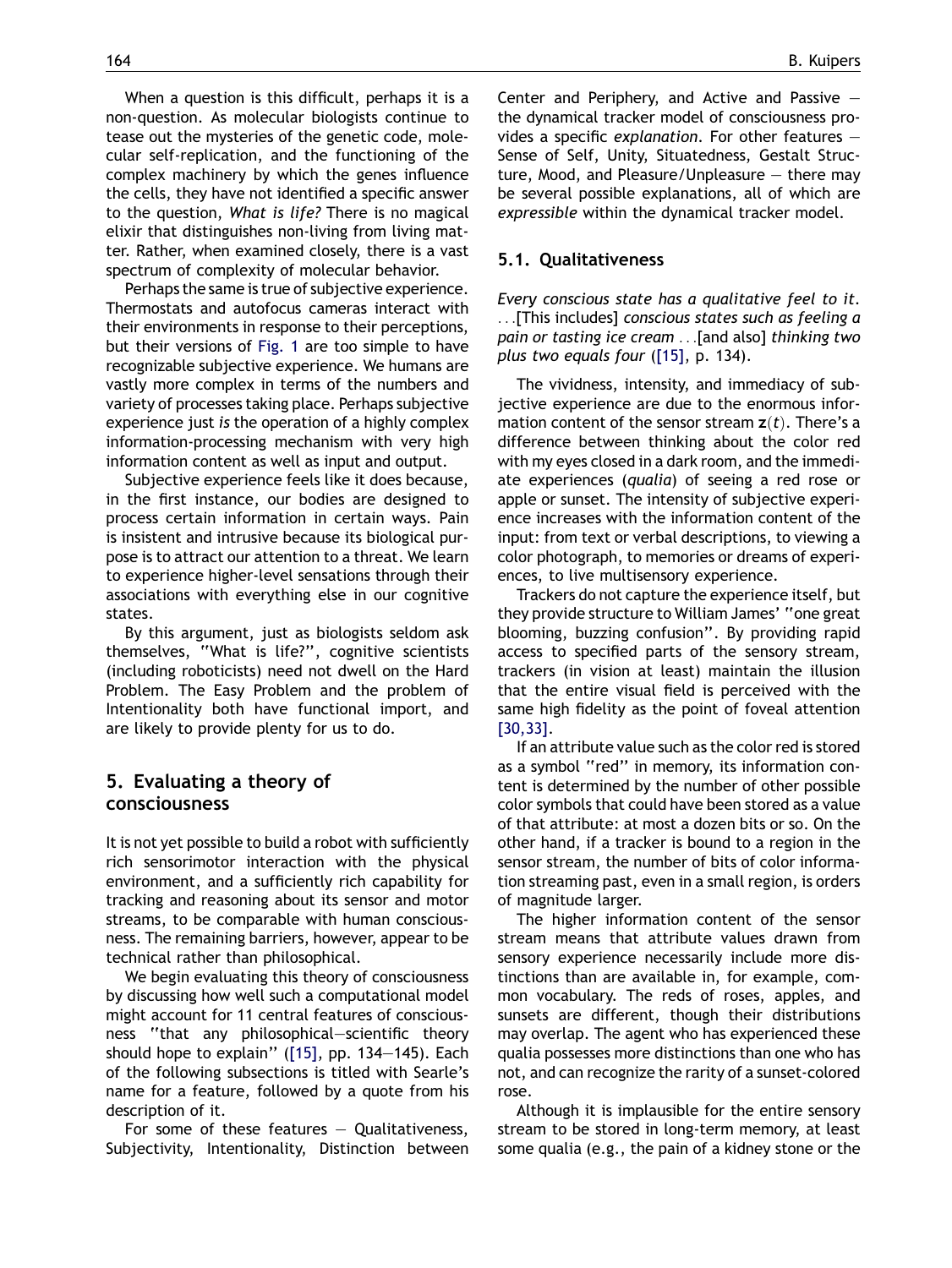smell of a freshly-baked madeleine) can be stored in memory and can serve as associative links to memories of previous experiences. The high information content of a quale makes it possible to select out a single distinctive association from the huge contents of long-term memory.

There is a compelling argument that perception requires abduction [\[44\].](#page-15-0) There must be a process that proposes hypotheses to account for ongoing sensor data. If this process were purely bottom up (i.e., driven by the sensor data), then in the absence of the sensor stream, no hypotheses would be generated and no perception would take place. However, experience suggests that there are significant top—down and perhaps random processes for generating hypotheses. Under conditions of sensory deprivation, people tend to hallucinate, that is, to generate perceptual hypotheses poorly grounded in sensor input [\[45\].](#page-15-0)

The practical value of qualia is that they help keep the hallucinations down. Symbolic (logical) theories are subject to multiple interpretations. Larger theories have fewer interpretations. Sensory grounding through trackers provides a huge number of additional axioms to such a theory, and thereby constrains its possible interpretations. Active trackers provide strong evidence, solidly grounded in the sensor stream, to eliminate incorrect perceptual hypotheses. Thus, the qualitativeness of experience corresponds to the high information content of the sensor stream, which is pragmatically important to the cognitive agent because it helps to keep the generation and refutation of perceptual hypotheses in balance.

## 5.2. Subjectivity

Because of the qualitative character of consciousness, conscious states exist only when they are experienced by a human or animal subject. ... Another way to make this same point is to say that consciousness has a first-person ontology ([\[15\]](#page-14-0), p. 135).

Consciousness is experienced exclusively from a first-person point of view. (I reject Searle's explicit restriction of conscious experience to ''a human or animal subject''.)

What it means for an agent to have a first-person point of view is for it to have access to the sensor and motor streams from its own body. That is, its body is physically embedded in the world, and Eqs. (1) and (2) describe the causal path from its actions u to its perceptions  ${\sf z}.$  By selecting a control law  $H_{i\!$ , the agent creates a causal path from its sensory input z to its motor output u, closing the loop and giving it

some degree of control over its body. Only the agent itself has access to the sensor stream  $z(t)$  from its own body, or to the motor output stream  $u(t)$ , and only the agent is in a position to select and impose a control law  $H_i$  relating them. (This individuation reflects biology. Robots may not have the same constraints. Also see the 1999 movie, Being John Malkovich.)

The agent can learn from experience which aspects of its perceptions are under its direct control, and which are not, therefore learning to separate its concept of itself  $(x)$  from its concept of its environment (w) [\[46,47\]](#page-15-0). This distinction comes not from anatomy, but from the existence of tight control loops. Virtual reality and telepresence are subjectively compelling exactly because humans are quickly able to learn novel models of senses, actions, body, and world from interactive experience.

Exceptions to the agent's privileged access to its own sensorimotor system confirm this description of the first-person point of view. Searle ([\[15\]](#page-14-0), p.142) cites an experiment by the neurosurgeon Wilder Penfield, who was able to stimulate a patient's motor neurons directly, to raise the patient's arm, prompting the patient to say, ''I didn't do that, you did.'' This corresponds to the surgeon being able to set  $u(t)$  directly, without the patient selecting a control law.

#### 5.3. Unity

At present, I do not just experience the feelings in my fingertips, the pressure of the shirt against my neck, and the sight of the falling autumn leaves outside, but I experience all of these as part of a single, unified, conscious field ([\[15\]](#page-14-0), p. 136).

We experience the audio—visual surround as a single unified field, continuous in space and time, in spite of a variety of contradictory findings about our actual sensory input [\[7\].](#page-14-0) For example, the fovea has vastly higher resolution than the periphery of the retina, and the blind spot has no resolution at all. The density of color-receptive cones is even more strongly biased toward the foveal area and away from the periphery. Auditory and visual evidence from the same event reaches the brain at different times.

The apparent unity of perception is a plausible coherent narrative, constructed 50-500 ms after the fact from evidence from parallel and irregular sources [\[30,33\].](#page-15-0) Several mechanisms and cognitive architectures have been proposed to explain how this narrative is constructed. For example, Minsky's ''Society of Mind'' [\[8\]](#page-14-0), Baars' ''Global Workspace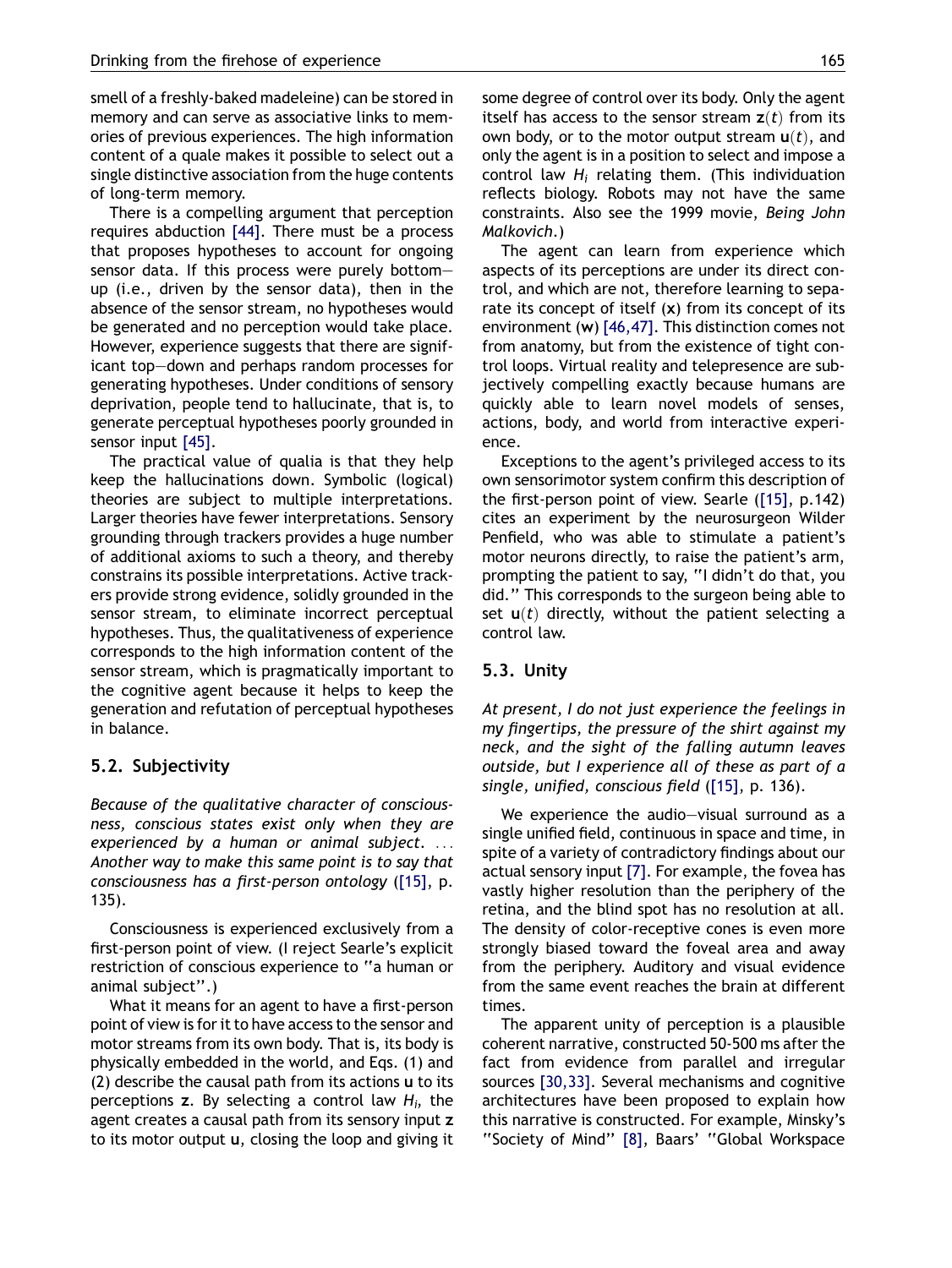Theory'' [\[9\],](#page-14-0) Dennett's ''Multiple Drafts Model'' [\[10\]](#page-14-0), and others, propose that consciousness arises from the interaction of many simple cognitive modules that observe and control each other. The generally-linear stream of conscious thought is constructed, typically in fragments, by these modules from each others' outputs. Within this kind of architecture, trackers are the modules that interface between the sensor stream and the symbolic cognitive modules.

A number of technical and scientific questions remain to be answered about how the coherent conscious narrative is actually constructed from parallel and irregular sources of input. Global Workspace Theory [\[9,34\]](#page-14-0) appears to be the current best detailed computational model of this process.

In robotics, the Kalman Filter [\[21\]](#page-14-0) is often used to predict the most likely trajectory of a continuous dynamical system (along with its uncertainty), given a model and an irregular collection of sensor observations (along with their uncertainties). The technical methods are different, but philosophically, the slightly retrospective construction of a plausible coherent narrative from irregular observations is no more problematical than a Kalman Filter.

# 5.4. Intentionality

My present visual perception, for example, could not be the visual experience it is if it did not seem to me that I was seeing chairs and tables in my immediate vicinity. This feature, whereby many of my experiences seem to refer to things beyond themselves, is the feature that philosophers have come to label ''intentionality'' ([\[15\],](#page-14-0) p. 138).

The core of Searle's ''Chinese room'' argument [\[14\]](#page-14-0) is that strong AI commits a category error with regard to intentionality. The mind necessarily has intentionality (the ability to refer to objects in the world), while computation (the manipulation of formal symbols according to syntactic rules) necessarily lacks intentionality. Therefore, the mind cannot be a computation.

However, intentionality is exactly what the tracker for a high-level concept delivers: it binds a portion of the current sensor stream to the symbolic description of an object (believed to be) in the external world. The relationship of intentionality follows from the causal connection from the external, physical world to the contents of the sensor stream, and thence to the internal symbols created by the trackers.

Searle's response to the ''Robot Reply'' [\[14\]](#page-14-0) acknowledges the importance of the causal connection between a robot's sensorimotor system and the world, but he claims that uninterpreted sensor and motor signals are just as free of intentionality as any formal symbols.

Presumably, Searle would argue that the intentionality provided by a tracker is merely ''derived intentionality,'' coming from the mind of the human who programmed the algorithms and control laws that make the tracker work. This argument is vulnerable to a demonstration that effective trackers can be learned automatically from experience with uninterpreted sensors and effectors. As discussed in Section [3.1](#page-4-0), Pierce and Kuipers [\[39\]](#page-15-0) have made a preliminary demonstration of just this. Other highly relevant work on the same problem includes [\[33,46,48,49\]](#page-15-0).

We have taken significant steps toward learning intentionality. The Spatial Semantic Hierarchy [\[36\]](#page-15-0) maps an unknown environment by identifying locally distinctive states and linking them into a topological map. The ability of a symbol to refer to a distinctive state in the physical environment depends on the behaviors of the dynamical systems defined by the control laws, not on intentionality in the pre-existing set of symbols. Pierce and Kuipers [\[39\]](#page-15-0) showed that these control laws could be learned from the dynamical regularities in the robot's own experience with its uninterpreted sensors and effectors, constrained by their causal connections with the environment. Modayil and Kuipers [\[50,41\]](#page-15-0) have used related methods to learn to individuate and describe coherent objects from the ''blooming, buzzing confusion'' of sensory input.

We believe that learning methods like these can be extended to learn trackers for many kinds of distinctive configurations in the sensory stream. New symbols are defined, and their properties are learned, to refer to the objects of the trackers in the external world. The agent thus acquires intentionality of its own.

# 5.5. The Distinction between the Center and the Periphery

Some things are at the center of my conscious field, others are at the periphery. A good mark of this is that one can shift one's attention at will. I can focus my attention on the glass of water in front of me, or on the trees outside the window, without even altering my position, and indeed without even moving my eyes. In some sense, the conscious field remains the same, but I focus on different features of it [\(\[15\],](#page-14-0) p. 140).

This is quite a good description of the ''spotlight of attention'' from Baars' Global Workspace Theory [\[9\].](#page-14-0) There are many computational processes at work in the mind, some of them trackers grounded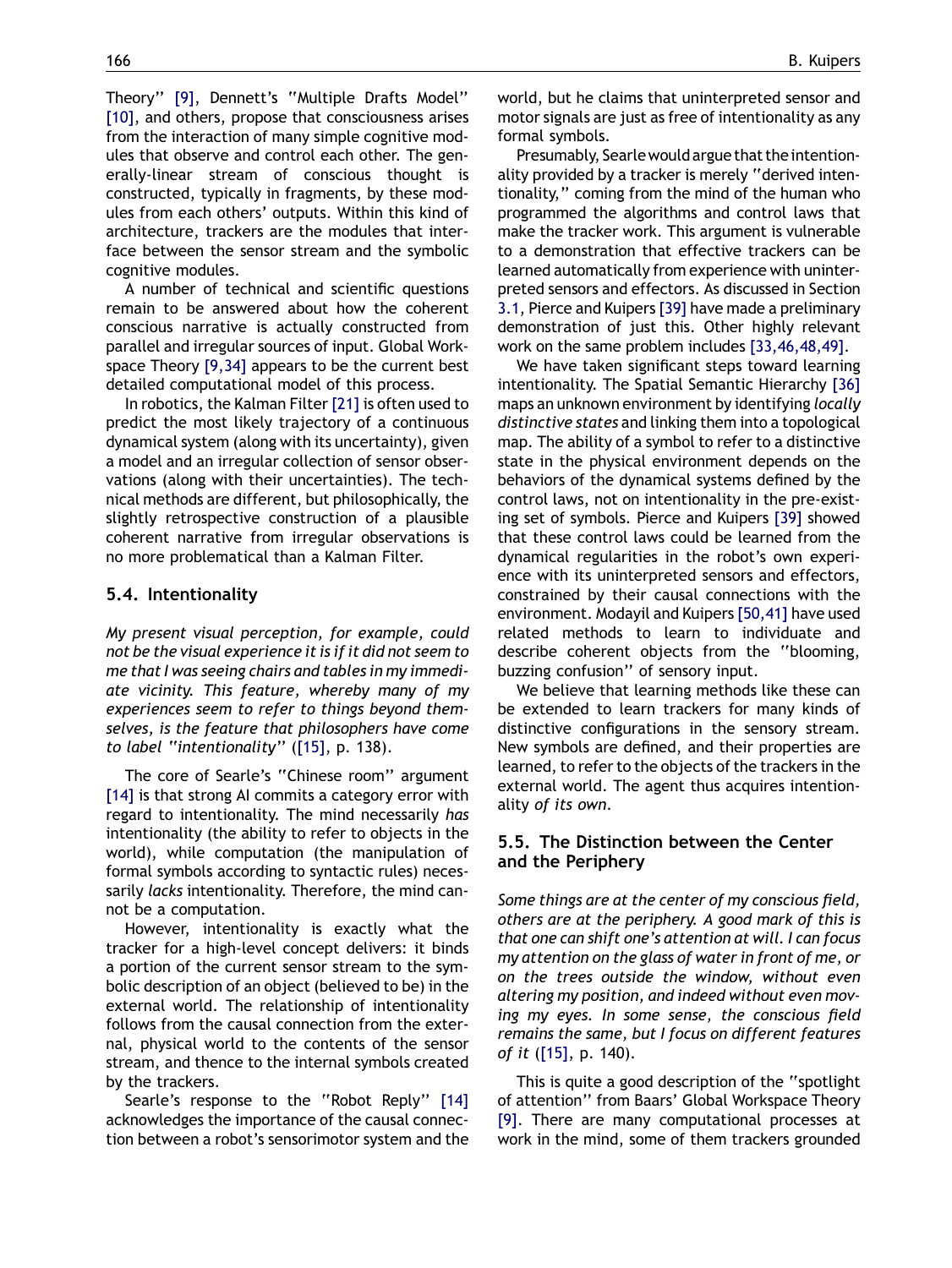in the sensor stream, others using the output of trackers, directly or indirectly. The ''spotlight of attention'' amounts to sending the output of certain processors to a globally accessible workspace (the ''blackboard'' metaphor is sometimes used), available to every process in the system.

An individual tracker maintains a set of pointers into the sensor input stream that defines the features it attends to. The rest of the sensor stream is examined only enough to continue to track successfully, and to allow ''pop-out'' detection. When certain trackers are within the agent's focus of attention, they constitute the ''figure'' part of the ''figure-ground'' distinction in the visual field. Other trackers outside the current focus of attention may track ''ground'' objects that could be attended to later, or they may contribute to maintaining Situatedness (next section).

Thermostats and robot vacuum cleaners are coupled with the world to form simple dynamical systems. However, they fail to be conscious because they have a single fixed ''figure'', no ''ground'' at all, no plausible coherent narrative, no ability to store qualia or use them for retrieval, and no ability to shift focus of attention.

# 5.6. Situatedness

All of our conscious experiences come to us with a sense of what one might call the background situation in which one experiences the conscious field. The sense of one's situation need not be, and generally is not, a part of the conscious field. But, normally I am in some sense cognizant of where I am on the surface of the earth, what time of day it is, what time of year it is, whether or not I have had lunch, what country I am a citizen of, and so on with a range of features that I take for granted as the situation in which my conscious field finds itself [\(\[15\]](#page-14-0), p. 141).

While the concept of the tracker is particularly clear when applied to images of objects that move within the visual field, it applies equally well to tracking the location of the robot within a given frame of reference, for example, localization within the current enclosing room. This concept of tracker can, in turn, be generalized to track motion through an abstract space such as time or a goal hierarchy. Such background situation trackers could potentially continue tracking with little or no attention.

#### 5.7. Active and Passive Consciousness

The basic distinction is this: in the case of perception (seeing the glass in front of me, feeling the shirt against my neck) one has the feeling, I am perceiving this, and in that sense, this is happening to me. In the case of action (raising my arm, walking across the room) one has the feeling, I am doing this, and in that sense, I am making this happen [\(\[15\]](#page-14-0), p. 142).

The agent's sensorimotor interface (Eqs. (2) and (6)) clearly divides into the sensor stream  $z(t)$ , which is happening to the agent, and the motor stream  $u(t)$ , by which the agent makes things happen.

Active control of perception by moving the eyes to bring a target into the fovea is accomodated by the current model, since the state of the eyes would be part of the robot's state vector  $x(t)$ , and would be controlled by the motor vector  $u(t)$ . Attentional processes such as giving a particular tracker more resources and allowing it to fill out its hierarchical structure more fully, could also be modeled as control laws whose effect is on the internal state  $m(t)$  of the agent.

#### 5.8. The Gestalt structure

We do not, for example, in normal vision see undifferentiated blurs and fragments; rather, we see tables, chairs, people, cars, etc., even though only fragments of those objects are reflecting photons at the retina, and the retinal image is in various ways distorted. The Gestalt psychologists investigated these structures and found certain interesting facts. One is, the brain has a capacity to take degenerate stimuli and organize them into coherent wholes. Furthermore, it is able to take a constant stimulus and treat it now as one perception, now as another ([\[15\]](#page-14-0), p. 143).

Each tracker looks for a certain structure in the sensor stream. When it finds it, that structure is foreground for that tracker, and the rest of the sensor stream is background. The findings of the Gestalt psychologists provide clues about the properties of individual trackers, of the process by which potential trackers are instantiated and become active, of the ensemble of active trackers, and perhaps even of the learning process by which trackers for new types of objects are learned.

For example, interpretation-flipping figures such as the Necker cube or the duck/rabbit figure suggest properties of the ensemble of active trackers, such as mutual exclusion and continued competition among the higher level of hierarchical trackers, while lower levels preserve their bindings and can be used by either competing interpretation.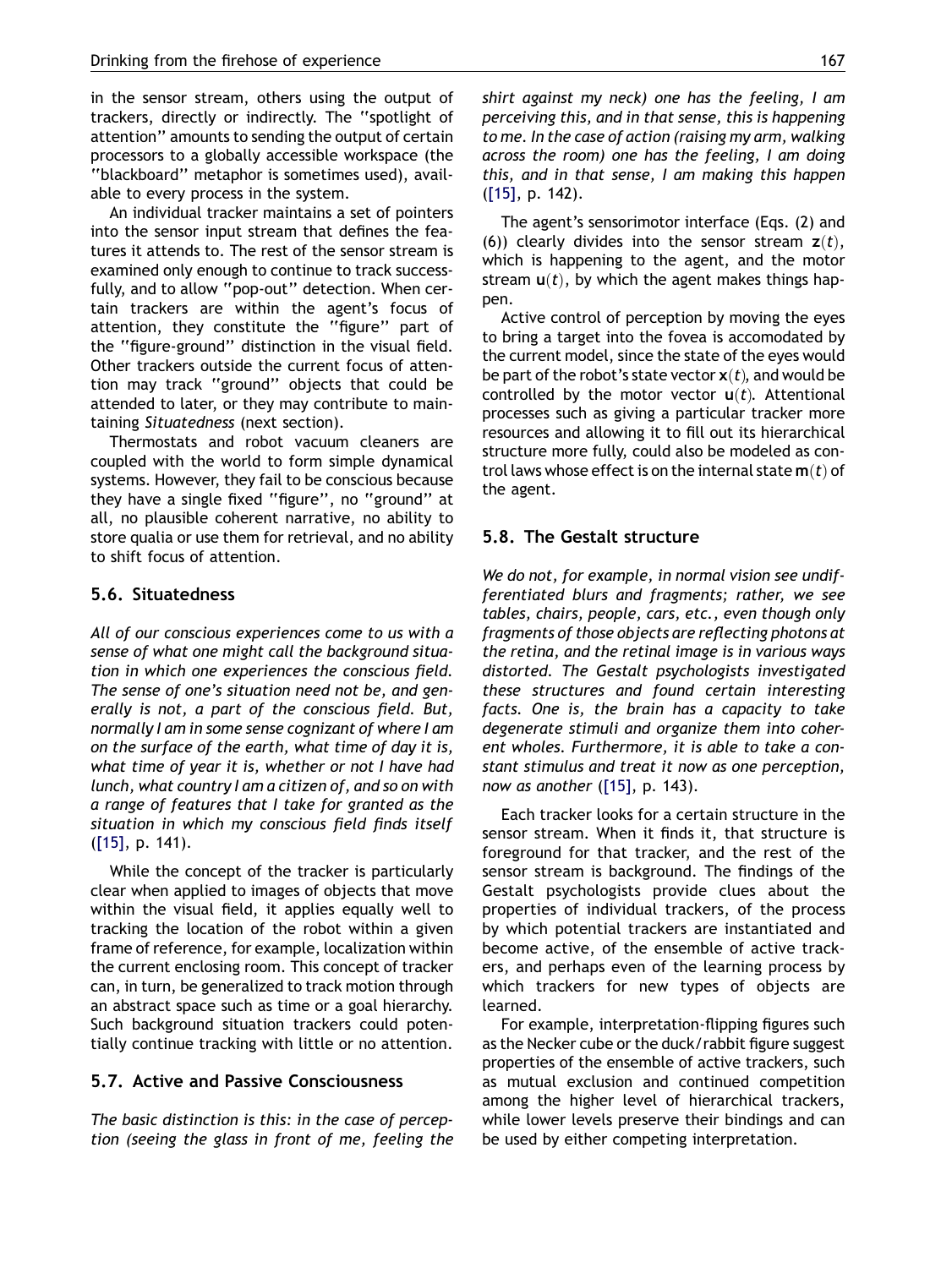## 5.9. Mood

All of my conscious states come to me in some sort of mood or other. ... there is what one might call a certain flavor to consciousness, a certain tone to one's conscious experiences [\(\[15\],](#page-14-0) p. 139).

The relation between a human agent's psychochemical state (a component of  $x(t)$ ), mood (a component of  $z(t)$ ), and the rest of the agent's perception, is presumably embedded in the complex and unknown functions  $F$  and  $G$ . How mood affects behavior is embedded (in part) in the mechanism for selecting the next control law  $H_i$ .

## 5.10. Pleasure/Unpleasure

Related to, but not identical with, mood is the phenomenon that for any conscious state there is some degree of pleasure or unpleasure. Or rather, one might say, there is some position on a scale that includes the ordinary notions of pleasure and unpleasure [\(\[15\],](#page-14-0) p. 141).

The pleasure/unpleasure scale has a natural role as a reward signal during reinforcement learning. The links between particular qualia and their positions on the pleasure/unpleasure scale are very likely determined by evolutionary learning [\[10\].](#page-14-0) For example, pain is unpleasant and sex is pleasant, surely because of their functional roles in the survival of the individual and the species.

# 5.11. The Sense of Self

It is typical of normal conscious experiences that I have a certain sense of who I am, a sense of myself as a self [\(\[15\]](#page-14-0), p. 144).

In many ways, the most pragmatically useful aspect of consciousness is the ability to observe, describe, store, recall, reflect on, and in some ways control one's own thoughts, experiences, goals, plans, and beliefs.

As we have seen, the apparently sequential and continuous nature of conscious experience is the post-hoc construction of a plausible coherent narrative to explain a somewhat irregular collection of sensory inputs.

Once such a narrative exists, it can be stored in long-term memory, recalled, and reasoned about like any other piece of symbolic knowledge. The construction, storage, recall, and manipulation of this kind of knowledge poses no fundamental difficulties for computational modeling [\[51,43\]](#page-15-0).

It is important to acknowledge that memory can store more than abstracted symbolic descriptions of experience. Memory can include qualia such as snapshots or fragments of the sensory stream with high information content. The content of the conscious narrative, as well as the content of these qualia, and the associations they provide into the agent's long-term memory, are highly specific to the agent whose experience they reflect, so they contribute to a unique ''sense of self.''<sup>6</sup>

# 6. Conclusions

We approach the problem of consciousness from the pragmatic design perspective of AI and robotics. One of the major requirements on an embodied agent is the ability to cope with the overwhelming information content of its own sensory input (the ''firehose of experience''). One cognitive architecture that meets this requirement includes trackers that ground dynamic symbolic descriptions in spatio—temporal regions of the sensory stream, and a plausible coherent narrative that explains the objects and events from the external world that are observed in a temporal window on the sensory stream. Researchers from a variety of perspectives appear to be converging on such an architecture, which would be a solution to the Easy Problem of consciousness.

The claim presented here (a ''strong AI'' claim) is that the conditions for consciousness are expressible as a computational model, including dynamical trackers maintaining symbolic references to perceptual images in the sensor stream. The phenomenal character of consciousness (''what it is like'') comes from the enormous flow of information in the sensory stream, and from the turbulent ''churn'' of process activation, on the way to being serialized as conscious thought [\[9\]](#page-14-0).

Qualia reflect the information density of the sensor stream. Trackers ground a symbolic knowledge representation in the ''firehose of experience'' and constrain its interpretations. Intentionality is intrinsic if useful trackers can be learned by bootstrapping up from uninterpreted experience. And the sequential stream of subjective consciousness is a plausible coherent narrative, constructed retrospectively (by 500 ms or so).

The Intentionality Problem applies to any embodied agent, human or robot, that interacts with the world only through coded sensor and motor signals. We argue that there is no magic, for humans or robots, whereby symbols inside the mind can refer, directly and correctly, to corre-

<sup>6</sup> ''What do you see when you turn out the light? I can't tell you, but I know it's mine."- John Lennon.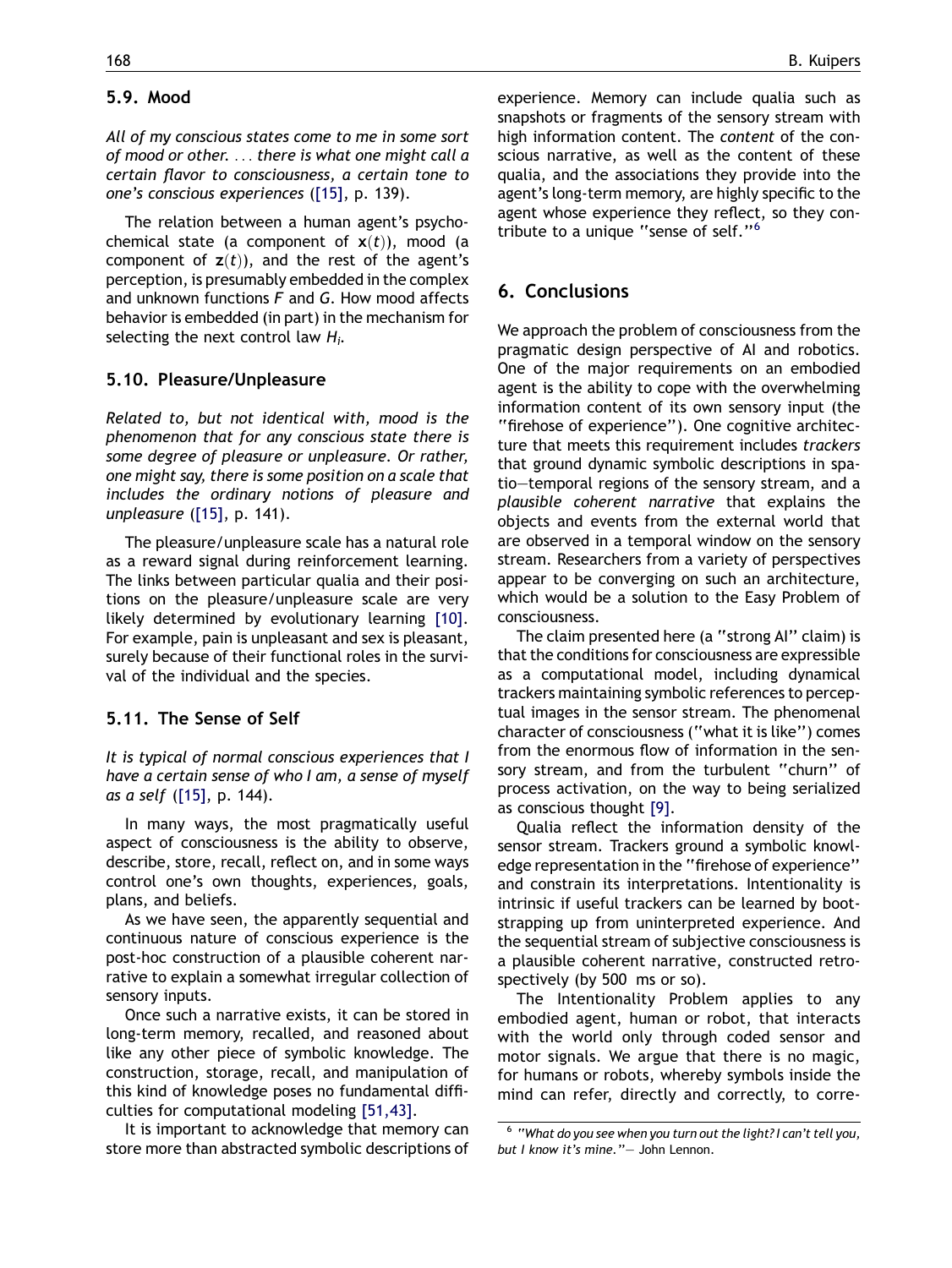<span id="page-14-0"></span>sponding objects in the outside world. On the other hand, we can exhibit early versions of learning algorithms that can construct explanations for the regularities of pixel-level sensorimotor interaction in terms of higher-level entities such as places, paths, objects and actions. The ''meaning'' of a symbol in the internal knowledge representation is an entity hypothesized by such a learning algorithm, that is, another internal construct. If these internal entities correspond usefully with the external world, the agent will be able to plan and act effectively. If not, it is unlikely to survive.

We have attempted to ''sneak up'' on the Hard Problem by offering relative information content as an explanation for why different experiences have different levels of vividness. This leaves open the Hard Problem itself: Why should any amount of information transfer feel like anything at all? However, we do know that information transfer in an embodied agent necessarily corresponds to some sort of physical state-changes, which must have physical correlates that can be sensed. Drawing on an analogy with classic models of emotion, we may speculate that it is the physical correlates of raw information transfer that ''feels like anything at all'', and that ''what it feels like'' depends on the content of the information and the cognitive and behavioral context of the agent.

The empirical and philosophical study of consciousness in humans helps clarify the nature of the phenomenon. The study of the brain helps us understand the one implementation of a conscious system in whose existence we have confidence. But according to our claim, consciousness is not restricted to biological implementation. The essential features of consciousness can, in principle, be implemented on a robot with sufficient computational power and a sufficiently rich sensorimotor system, embodied and embedded in its environment.

#### Acknowledgements

This work has taken place in the Intelligent Robotics Lab at the Artificial Intelligence Laboratory, The University of Texas at Austin. Research of the Intelligent Robotics lab is supported in part by grants from the Texas Advanced Research Program (3658- 0170-2007), from the National Science Foundation (IIS-0413257, IIS-0713150, and IIS-0750011), and from the National Institutes of Health (EY016089). Portions of this paper have been presented previously in [1,2].

#### References

- [1] Kuipers B. Consciousness: drinking from the firehose of experience. In: Proceedings of the 20th National Conf. on Artificial Intelligence (AAAI-05). AAAI Press; 2005. p. 1298— 305.
- [2] Kuipers B. Sneaking up on the Hard Problem of consciousness. In: Chella A, Manzotti R, editors. AI and consciousness: theoretical foundations and current approaches, AAAI Fall Symposium Series. AAAI Press; 2007. p. 84—9.
- [3] Sacks O. The man who mistook his wife for a hat and other clinical tales. New York, NY: Simon & Schuster; 1985.
- [4] Damasio A. The feeling of what happens. New York: Harcourt, Inc; 1999.
- [5] Ramachandran VS. A brief tour of human consciousness. New York: Pi Press; 2004.
- [6] Crick F, Koch C. A framework for consciousness. Nat Neurosci 2003;6(2):119—26.
- [7] Koch C. The quest for consciousness: a neurobiological approach. Englewood CO: Roberts & Company Publisher; 2003.
- [8] Minsky M. The society of mind. NY: Simon and Schuster; 1985.
- [9] Baars BJ. A cognitive theory of consciousness. New York: Cambridge University Press; 1988.
- [10] Dennett D. Consciousness explained. Boston: Little, Brown & Co; 1991.
- [11] Chalmers DJ. The conscious mind: in search of a fundamental theory. New York: Oxford University Press; 1996.
- [12] Tononi G. An information integration theory of consciousness. BMC Neurosci 2004;5:42. [http://www.biomedcen](http://www.biomedcentral.com/1471--2202/5/42) [tral.com/1471—2202/5/42.](http://www.biomedcentral.com/1471--2202/5/42)
- [13] Humphrey N. Seeing red: a study in consciousness. Cambridge MA: Harvard University Press; 2006.
- [14] Searle J. Minds, brains, and programs. Behav Brain Sci 1980;3:417—24.
- [15] Searle JR. Mind: a brief introduction. New York: Oxford University Press; 2004.
- [16] Koch K, McLean J, Segev R, Freed MA, Berry II MJ, Balasubramanian V, et al. How much the eye tells the brain. Curr Biol 2006;16:1428—34.
- [17] Harnad S. Minds, machines and Searle. J Exp Theor Artif Intell 1989;1:5—25.
- [18] Quine WVO. Two dogmas of empiricism. In: Quine WVO, editor. From a logical point of view. Second revised edition, Cambridge, MA: Harvard University Press; 1961 . p. 20—46.
- [19] McCarthy J, Hayes PJ. Some philosophical problems from the standpoint of artificial intelligence. In: Meltzer B, Michie D, editors. Machine intelligence 4. Edinburgh: Edinburgh University Press; 1969. p. 463—502.
- [20] Hutchinson S, Hager GD, Corke PI. A tutorial on visual servo control. IEEE Trans Robot Automat 1996;12(5):651—70.
- [21] Gelb A. Applied optimal estimation. Cambridge, MA: MIT Press; 1974.
- [22] Wiener N. Cybernetics or control and communication in the animal and the machine. Cambridge MA: MIT Press; 1948.
- [23] Blake A, Yuille A. Active vision.. Cambridge, MA: MIT Press; 1992.
- [24] Minsky M. A framework for representing knowledge. In: Winston PH, editor. The psychology of computer vision. NY: McGraw-Hill; 1975. p. 211—77.
- [25] Marr D, Nishihara HK. Representation and recognition of the spatial organization of three-dimensional shapes. Proc R Soc B 1978;200:269—94.
- [26] Ullman S. Visual routines. Cognition 1984;18:97—157.